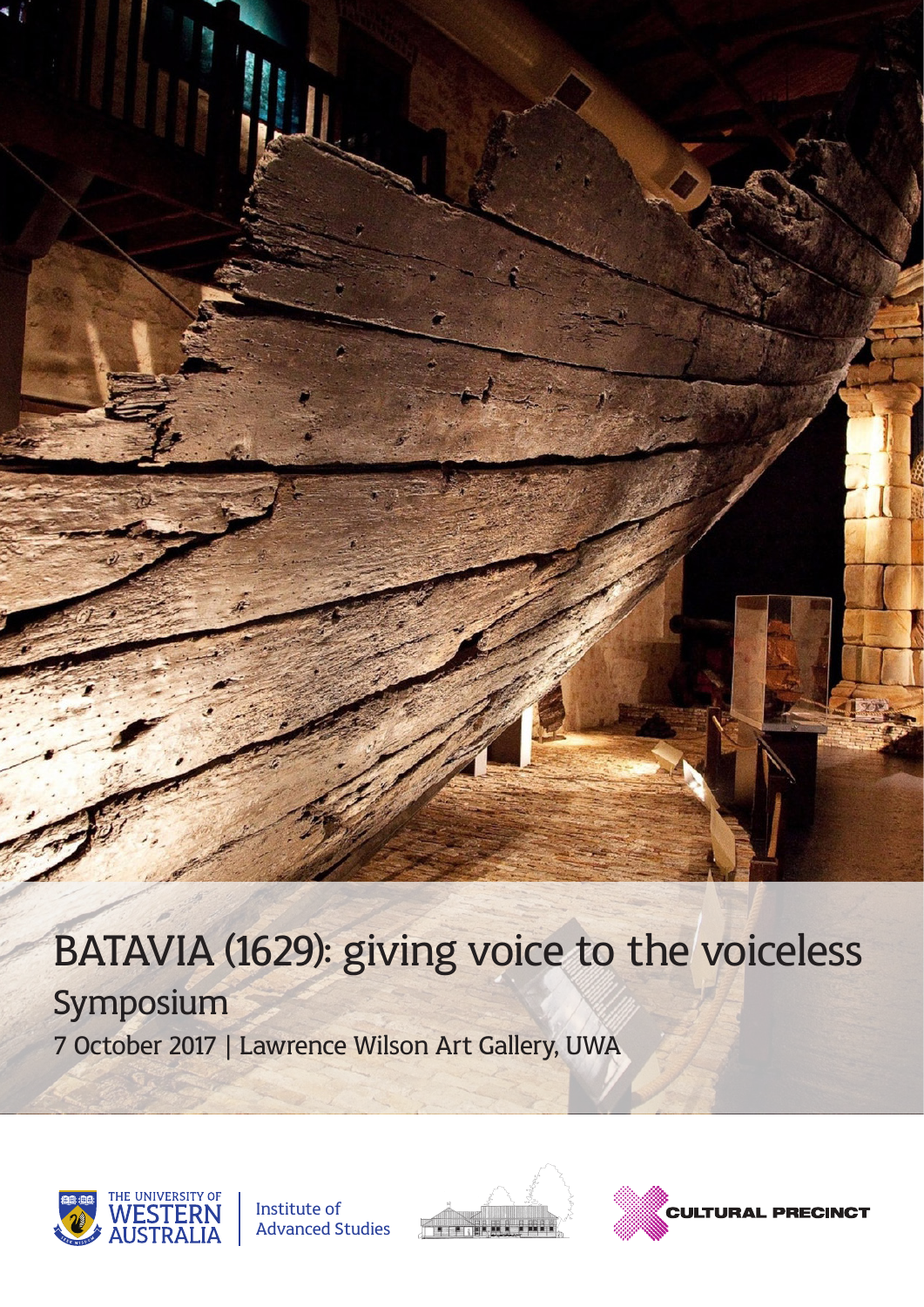## The Batavia Shipwreck - A Brief Background

In October 1628, a fleet of seven Dutch East India ships set out from Texel in the Netherlands for Batavia, known today as Jakarta. One of those ships, the Batavia, was on its maiden voyage. On board for the eight-month journey were 22 women (ladies and their maids) and a number of children in the complement of sailors, soldiers and passengers which different accounts place somewhere between 316 and 341. The ship was also carrying a valuable cargo of silver coins, two antiquities belonging to the artist Rubens, richly jewelled ornaments and supplies for the Dutch East Indies colony.

As was customary in the Dutch East India Company, the split command structure was such that the Batavia's skipper, Ariaen Jacobsz, was subordinate and answerable to Francisco Pelsaert. Commander Pelsaert was the company's representative on board, a senior merchant and veteran trader who lacked maritime skills. Jacobsz and Pelsaert had worked together on a previous voyage from India to Amsterdam and by the time the Batavia set sail, the two had developed an intense dislike of each other. Also on board was the recently bankrupted Haarlem apothecary Jeronimus Cornelisz, second-in-command for the company and Pelsaert's deputy. The voyage offered Cornelisz an escape from the Netherlands where his personal and professional reputation was in tatters following the recent death of his newborn son from syphilis, and from his association with the painter Johannes Torrentius, an alleged blasphemer, atheist, heretic and Satanist.

In April 1629, the Batavia reached the Cape of Good Hope with two other ships from the fleet. Shortly after departing the Cape, the Batavia became separated from the fleet during the Indian Ocean crossing and by early June the ship was 600 kilometres further east than either Jacobsz or the bed-ridden Pelsaert realized – many now believe that an inability to accurately calculate longitude played a crucial role in the Batavia being so far off course. At some point during this part of the voyage, in an atmosphere of rising hostility between Pelsaert and Jacobsz and with an alliance between Cornelisz and Jacobsz strengthening, 27 year old Lucretia van den Mylen was attacked. Following her rejection of Jacobsz's sexual advances, a group of masked men proceeded to "hang overboard by her feet the Lady van den Mylen and indecently maltreat her body". Van den Mylen was also smeared with excrement and pitch although it is unclear if her "blackening", as this indignity was termed, was a separate event to her being dangled overboard. It was later claimed that the horrors inflicted on van den Mylen were part of a broader plan hatched by Cornelisz and Jacobsz to instigate a mutiny.

About two hours before dawn on Monday 4 June 1629, as the Batavia was making its way through pounding surf, the ship ran aground on Morning Reef, a coral outcrop in the Houtman Abrolhos Islands that lie approximately 70 kilometres west of Geraldton. Over the next few days, as the Batavia swayed with the shifting tides on the sharp-toothed coral, most of the crew and passengers, among them 30 women, children and newborn babies, were ferried to Beacon Island and a smaller group of about 40 men made camp on Traitor's Island. About 70 seamen remained on the crumbling Batavia where they reportedly availed themselves of vast amounts of alcohol. One of those men was Jeronimus Cornelisz who was finally washed out of the Batavia on the 13th June when the ship's hull gave way, below deck was flooded and all but 20 of the inebriated men drowned. After two days of clinging to a section of the ship's bow drifting through reefs and shallows, Cornelisz was finally washed ashore. By the time Cornelisz made land on the 15th June, Pelsaert and Jacobsz had already left the islands and, as Pelsaert's deputy, Cornelisz was now the most highly ranked officer amongst the marooned survivors. His survival is remarkable given that he could not swim.

On either the 7<sup>th</sup> or 8<sup>th</sup> June, a group of approximately 48 set off in a nine-metre open longboat in search of water. Amongst them were Pelsaert and Jacobsz, most of the Batavia's officers, several crew and passengers. Three women and a babe-in-arms were on board the longboat: one woman was van den Mylen's maid, Zwaantje Hendrix, the lover of Jacobsz. Unable to find adequate supplies of water on the Australian mainland and in the full knowledge that the few salvaged casks of bread and barrels of water would not sustain the 260 or so survivors, the group embarked on a 3,000-kilometre journey to Batavia from where a rescue operation could be launched. Pelsaert's determination to rescue the survivors was surely matched by his resolve to salvage the Batavia's valuable cargo. Incredibly, Pelsaert and his group arrived in Batavia a month later with no loss of life. Hendrix and Jacobsz were immediately incarcerated, with Jacobsz apparently never emerging from his dungeon, and one of van den Mylen's attackers, Jan Evertsz, was hanged.

Following a short respite in Batavia, Pelsaert again set sail, this time with a crew of 40 on board the Sardam. While the longboat voyage to Batavia had taken roughly a month, the return journey took 63 days. Thus, by the time Pelsaert again stepped foot on the Abrolhos Islands on the 17<sup>th</sup> September, he had been absent for three months. In those intervening months Cornelisz and his band of supporters had unleashed a reign of the most violent and ferocious terror.

<sup>2</sup> The University of Western Australia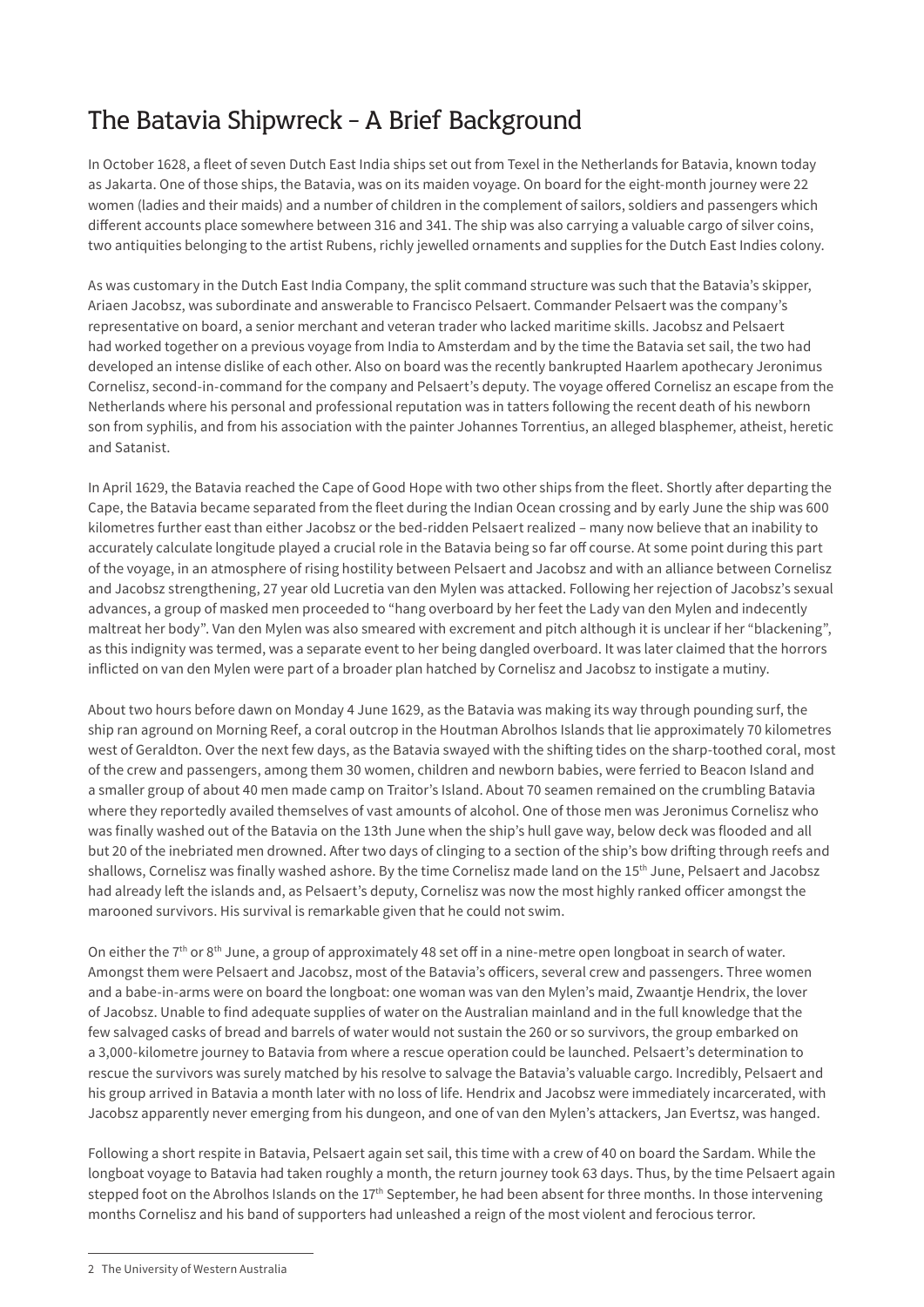In all, some 120 people had been killed. Men, women, children and babies had been arbitrarily slaughtered, a number of men were cast out to sea on makeshift rafts and subsequently drowned, others had been forcibly dispatched to nearby islands in the mistaken belief that they would perish, and, at least seven young women had been "distributed among the men" as sexual slaves. The long-suffering van den Mylen was 'allocated' to Cornelisz, 21 year old Judith Gijsberts was 'assigned' to Cornelisz's co-conspirator, Conrad van Huyssen, and the remaining five women were deemed "for common service" of the entire group of Cornelisz's supporters.

About two weeks prior to Pelsaert's return, Cornelisz had been seized and taken captive on West Wallabi Island by a group of soldiers led by Wiebbe Hayes. From their outpost on West Wallabi Island, Hayes and his men had been able to repel several attacks from Corenlisz's forces and on the final assault they captured Cornelisz and executed his party of five. With the arrival of Pelsaert further outbreaks of violence were suppressed and the interrogation and torture of Cornelisz and the other murderous villains commenced on the very day of Pelsaert's return on the 17th September. Under Dutch law of the day, confession could be lawfully extracted by torture, but was only considered legally valid if the confession was confirmed by free will within 24 hours of the conclusion of the torture. By the end of September those legal proceedings had concluded and on the  $2^{nd}$  October, Cornelisz and six of his closest associates were hanged on Seal Island.

In November 1629, during the return journey on the Sardam to Batavia, at least seven of the lesser offenders were interrogated, tried and punished by keel hauling, flogging and by dropping from the yard-arm. Upon arrival in Batavia on the 5<sup>th</sup> December, some of those prisoners were re-sentenced and five men were sent to the gallows on the 31<sup>st</sup> January 1630. On that day too, Jacop Pietersz was broken on the wheel but he most likely did not die until the following day. On the return journey Pelsaert had marooned two young men on the mainland, possibly near the mouth of the Murchison River. Neither the 24 year old Wouter Loos nor 18 year old Jan Pelgrom de Bye was heard of again.

Although Pelsaert had salvaged most of the Batavia's cargo, his personal circumstances and reputation were ruined by the events of 1629. The Dutch East India Company held him responsible for the disaster, stripped him of his commission and seized his personal fortune. He was summarily dispatched to Sumatra where he died some time between June and September 1630, apparently a broken man.

Of Lucretia van den Mylen little is known. She had been travelling to Batavia to be re-united with her husband but upon her arrival she discovered that he had died whilst she was en route. The Council of Justice of Batavia determined that van den Mylen's beguiling charm and feminine wiles had played a role in the catastrophic events of 1629 and she was accused of "provocation, encouraging evil acts and murdering the survivors…some of whom lost their lives owing to her backhandedness". She denied the charges of being an accessory to the crimes and refused to confess. The public prosecutor sought authorization to torture van den Mylen but it is not known if that permission was granted or if the torture actually occurred. Van den Mylen re-married in October 1630 and in 1635 the married couple returned to the Netherlands and from that time forward there is little to no trace of her.

Although nothing has yet been uncovered about Lucretia van den Mylen following her return to the Netherlands, she did not quite disappear from the historical record. Around 1647, following the publication of the hugely popular *Unfortunate voyage of the ship Batavia*, the directors of the Dutch East India Company legislated that henceforth the number of female passengers on company ships would be limited. That decree was underpinned by the belief that the very presence of women on trading ships was dangerous for the directors justified their decision by pointing to the existence of women on the Batavia as proof of the disasters that were caused by their presence. While there is no evidence to suggest that van den Mylen played a role in the events of 1629, given the accusations that were directed towards her, it is most likely she who was foremost in the minds of the Dutch East India Company directors when they made that decision. Eighteen years after the Batavia was wrecked, it would seem that at least one group of powerful men believed that Lucretia van den Mylen and her bewitching charm was partly responsible for the violent catastrophe.

This free public symposium is being held in conjunction with the Lawrence Wilson Art Gallery exhibition *BATAVIA (1629): giving voice to the voiceless* and is co-hosted by the UWA Cultural Precinct and the Institute of Advanced Studies.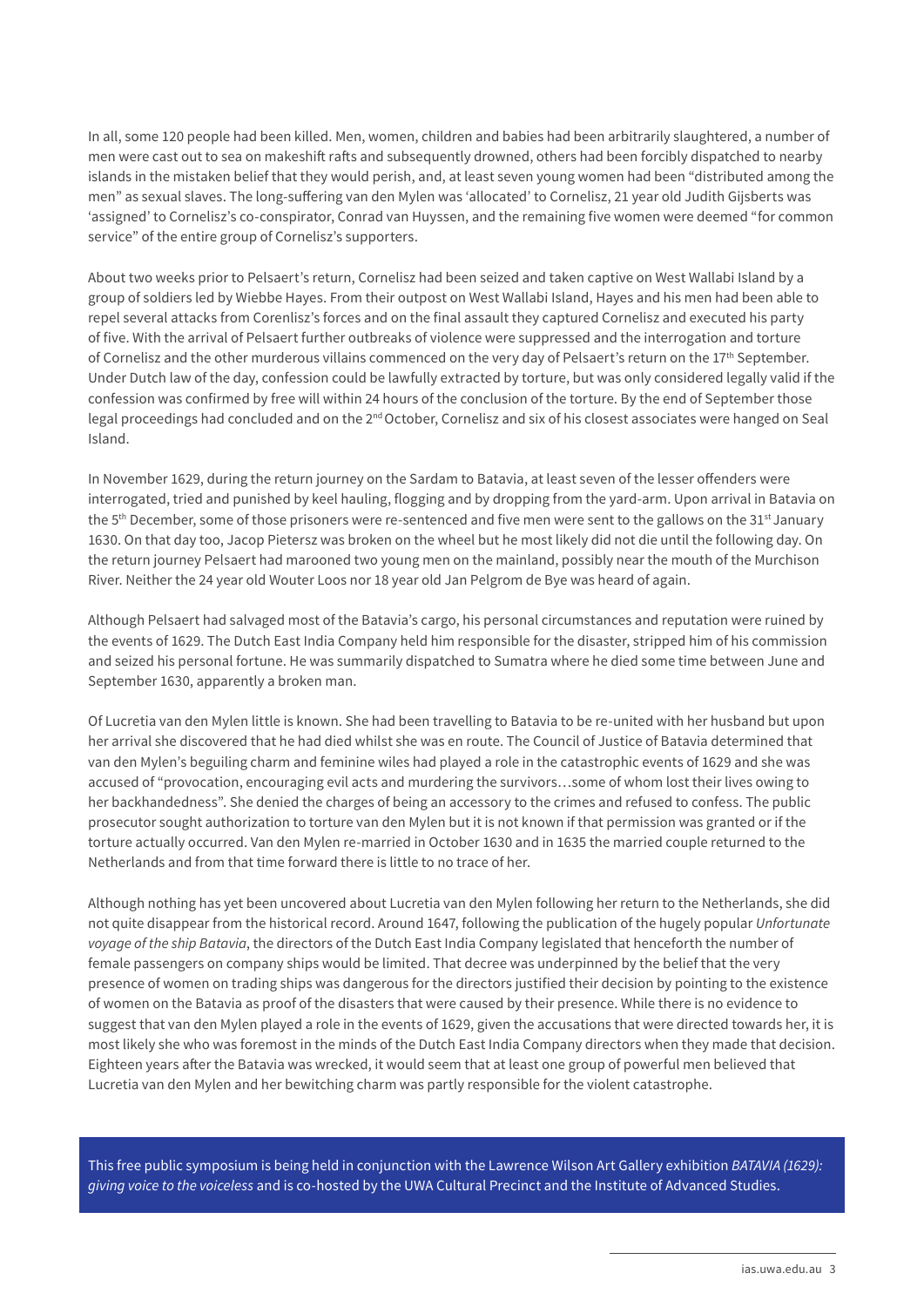### Programme

| 10am-10.10am    | Welcome and Introduction<br>MC: Professor Ted Snell                                                              |
|-----------------|------------------------------------------------------------------------------------------------------------------|
| 10.10am-12.10pm | Session One. The Wreck: from the first to the future                                                             |
| 10.10am-10.40am | Corioli Souter<br>The History of the Batavia Wreck and Early Discoveries                                         |
| 10.40am-11.10am | Professor Alistair Paterson<br>Archaeological Work on Beacon Island in Recent Years                              |
| 11.10am-11.40am | Associate Professor Daniel Franklin<br>What Can the Bones Tell Us?                                               |
| 11.40am-12.10pm | Alec Coles<br>Batavia: its significance, legacy and future                                                       |
| 12.10pm-1.10pm  | Lunch (University Club)                                                                                          |
| 1.10pm-2.10pm   | Session Two. The Unlucky Voyage                                                                                  |
| 1.10pm-1.40pm   | Professor Jane Lydon<br>Dreams, Adventures, Pirates: the unlucky voyage of the ship Batavia                      |
| 1.40pm-2.10pm   | Arvi Wattel<br>The Treasured Cargo of the Batavia: "rubbish" worth millions                                      |
| 2.10pm-2.30pm   | Coffee break                                                                                                     |
| 2.30pm-4.00pm   | Session Three. Torrentius: the link of art and science to Batavia                                                |
| 2.30pm-3.15pm   | Dr Paul Uhlmann<br>Torrentius, Darkness made Visible: the odd link of science and art to the tale of the Batavia |
| 3.15pm-4pm      | Robert Cleworth<br>Scenes from a Movie: searching for truth in painting and history                              |
| 4pm             | Close                                                                                                            |

## Exhibition - *BATAVIA (1629): giving voice to the voiceless*

#### 7 October - 16 December 2017

This exhibition re-examines the horrendous story of the murder of 125 men women and children, following the wreck of the Dutch VOC ship the Batavia In 1629, as reinterpreted through the work of archaeologists, scientists and artists, who share the collective aim of deepening perceptual understandings of the Batavia Wreck.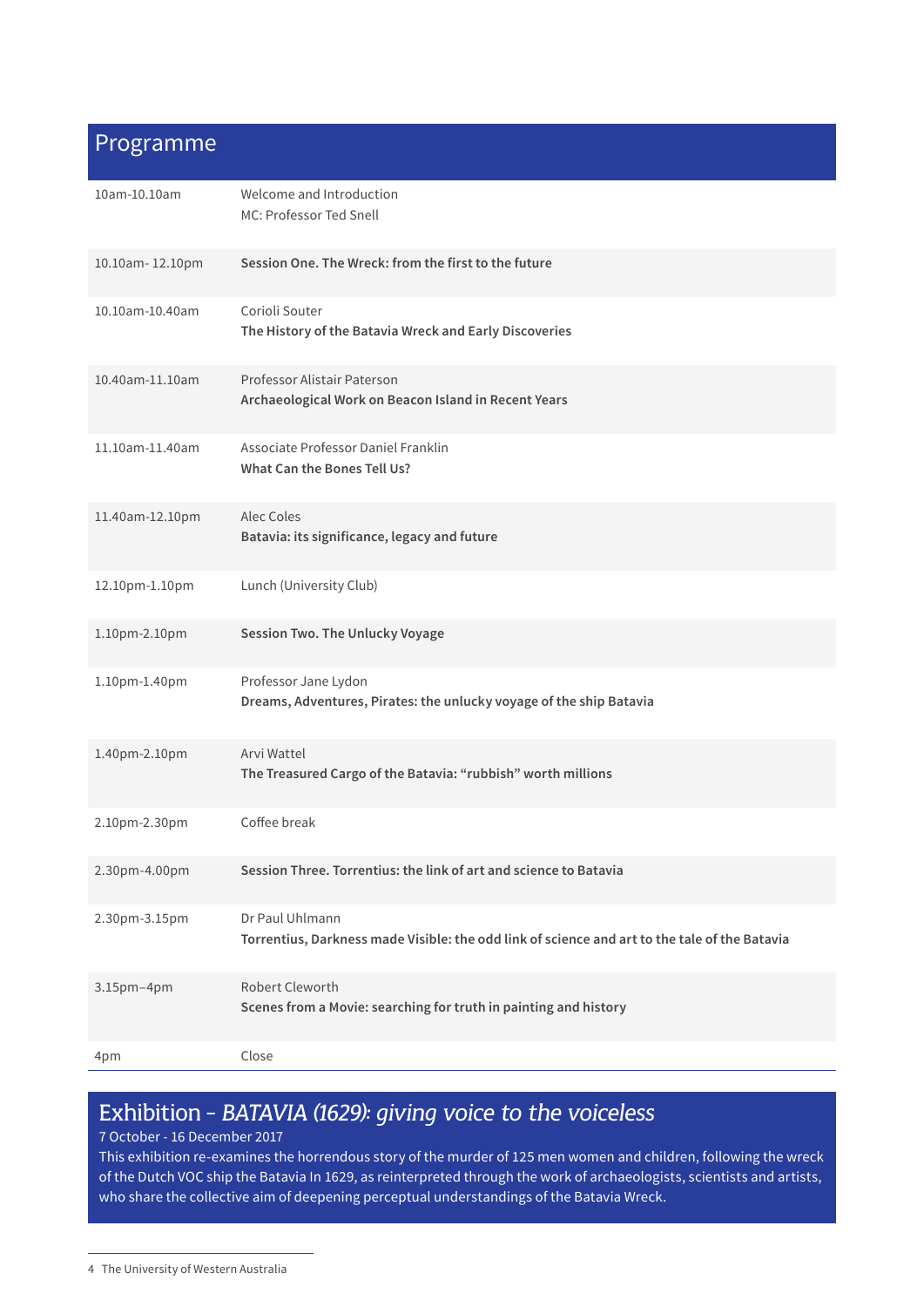## About the Speakers

#### **Alec Coles**

Since 2010, Alec Coles has been CEO of the Western Australian Museum, the State's museum with branches in Perth, Fremantle, Geraldton, Kalgoorlie and Albany. In this role, he is the Australian Government's delegate under the 1976 Historic Shipwrecks Act. He was previously Director of Tyne & Wear Archives and Museums in North East England for eight years and, prior to that, CEO of the Northumberland Wildlife Trust, a wildlife conservation charity.

Alec is an Adjunct Associate Professor in the School of Social Sciences at The University of Western Australia, an Executive Member of the Council for Australasian Museum Directors and Chair of International Council of Museums (ICOM) Australia. He is committed to developing and demonstrating the public value of museums and he is currently driving the creation of Western Australia's new State Museum, aspiring to create a museum that is owned and valued by all West Australians and admired by the world.

In 2010, Alec was awarded an OBE in the Queen's birthday honours list for Services to Museums. In March 2017, he was awarded an Honorary Doctor of Letters from The University of Western Australia in recognition of his contribution to the Arts and was a 2017 finalist in the Culture and Arts category of Western Australian of the Year.

#### **Robert Cleworth**

Robert Cleworth is a practicing artist with over 30 years experience working across different mediums including, painting, drawing, collage and printmaking. Currently residing in Newcastle NSW, Robert has worked and exhibited nationally and overseas. In the early 1990s he undertook an intensive period of study at the Glasgow School of Art as an International Samstag Scholar. During this period he developed highly realistic images that traversed a dynamic intersection between abstraction, photography and painting. These painterly fragments took their inspiration from images from popular culture converging with his long exploration of the rhetorical power of Baroque painting inspired by Caravaggio and Jusepe Ribera.

Robert lived and worked as an artist for ten years in Western Australia. In 2009 he was commissioned by the Geraldton Regional Art Gallery to make a series of paintings about the Batavia. His work is held in the collections of the National Gallery of Australia, City of Greater Geraldton Art Collection, City of Bunbury, City of Prospect, Adelaide, and private collections.

#### **Daniel Franklin**

Daniel Franklin is an Associate Professor in the School of Human Sciences, and Director of the Centre for Forensic Anthropology, at The University of Western Australia. His current research largely involves the development of alternative techniques to facilitate the rapid and accurate identification of unknown skeletal remains, most recently focussing on addressing the validation, accuracy and improvement of forensic anthropological methods, with a specific emphasis on the development of Australian identification standards. Daniel's work to-date has resulted in over 40 peer-reviewed publications in international and national journals, which continues through competitive funding obtained from various sources. He is Associate Editor of the *Australian Journal of Forensic Sciences* and a member of the editorial board of the *International Journal of Legal Medicine*. Daniel has been involved in the excavation and analysis of human skeletal remains associated with the Batavia mutiny since 1999, most recently as a co-investigator on an ongoing Australian Research Council project: Shipwrecks of the Roaring Forties: A Maritime Archaeological Reassessment of some of Australia's Earliest Shipwrecks.

#### **Jane Lydon**

Professor Jane Lydon is the Wesfarmers Chair of Australian History at The University of Western Australia. Her research centres upon Australia's colonial past and its legacies in the present. Her books include *Eye Contact: Photographing Indigenous Australians* (Duke, 2005) and *The Flash of Recognition: Photography and the emergence of Indigenous rights* (NewSouth, 2012) which won the 2013 Queensland Literary Awards' History Book Award. She edited *Calling the Shots: Aboriginal Photographies* (Aboriginal Studies Press, 2014) which brings together Aboriginal and non-Aboriginal scholars to explore the Indigenous meanings of the photographic archive. Other major current research interests include anti-slavery in Australia, the role of magic lantern slides in shaping early visual culture, and the emotional narratives that created relationships across the British Empire. *Photography, Humanitarianism, Empire* was published by Bloomsbury in paperback in March 2017.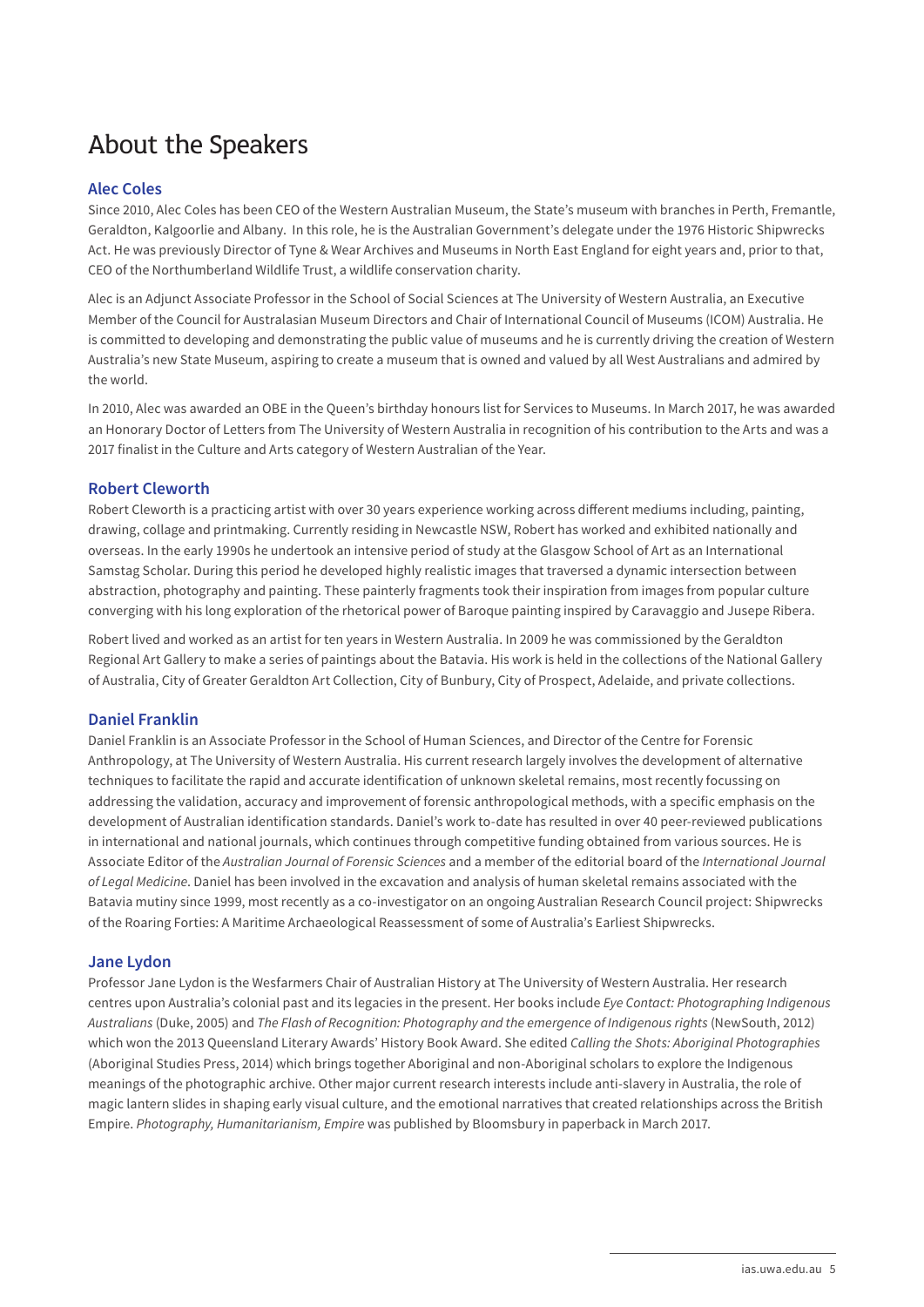#### **Alistair Paterson**

Professor Alistair Paterson is an Australian Research Council Future Fellow in archaeology at The University of Western Australia. His research examines the historical archaeology of colonial coastal contact and settlement in Australia's Northwest and the Indian Ocean. His key interests are Western Australia and Indian Ocean history, Aboriginal Australia, the Dutch East India Company, colonialism and exploration, rock art, and the history of collecting in Western Australia in collaboration with the Western Australian Museum, the State Library of Western Australia, the Art Gallery of Western Australia, and the British Museum.

Alistair is lead Chief Investigator on several ongoing Australian Research Council projects: (1) Collecting the West: Reimagining Western Australia from its collections, (2) Coastal Connections: dynamic societies of Australia's Northwest frontier, and (3) Shipwrecks of the Roaring Forties: A Maritime Archaeological Reassessment of some of Australia's Earliest Shipwrecks, and he is a Chief Investigator on (4) Murujuga: Dynamics of the Dreaming.

Alistair is the author of *A Millennium of Cultural Contact* (Left Coast, 2011), *The Lost Legions: Culture Contact in Colonial Australia* (Alta Mira, 2008) and editor with Jane Balme of *Archaeology in Practice: A Student Guide to Archaeological Analyses* (2nd edition, Blackwell Publishing, 2013). He has been involved with editing for, and publishing in, key archaeology journals including *Antiquity*, *World Archaeology*, *Historical Archaeology*, *Archaeology in Oceania*, *Australasian Historical Archaeology*, *Internet Archaeology*, and *Australian Archaeology*.

#### **Corioli Souter**

Corioli Souter is Curator at the Department of Maritime Archaeology at the Western Australian Museum and adjunct lecturer at The University of Western Australia. During her employment, she has taken part in over 40 archaeological research projects. She has been invited to assist with a number of overseas archaeological surveys including the survey of a Roman Bridge in the Netherlands, the excavation and survey of a 6th century BC wreck site in Turkey, the survey of the British sloop HMS Swift in Argentina, and, remote sensing searches for Dutch East Indiamen and World War II vessels in Sri Lanka.

Corioli's current research interests are archaeology of the Indian Ocean and the history of collecting in Western Australia. She has collaborated with University of Western Australia archaeologists on the investigation of shipwreck survivor camps and other maritime terrestrial sites such as those found in the Wallabi Group in the Abrolhos, the Dampier Archipelago, as well as the Southwest and Kimberley coasts. Over the last few years, Corioli has developed exhibition projects for the Western Australian Museum including *Immerse: Exploring the Deep* (2011), *Lustre: Pearling and Australia* (2015) and *Travellers and Traders in the Indian Ocean World* (2016), a collaboration with the British Museum.

Corioli is currently a PhD candidate at the Alfred Deakin Institute for Citizenship and Globalisation, Deakin University and is a Partner Investigator on an Australian Research Council project, Collecting the West: How collections create Western Australia. Her project is titled, Collecting the Sea: Making and exhibiting maritime collections from the Indian Ocean in Western Australia.

#### **Arvi Wattel**

Arvi Wattel is a lecturer in the History of Art at the School of Design, The University of Western Australia. Before moving to Perth in 2012, he held fellowships at the Fondazione Ermitage in Ferrara, the Kunsthistorisches Institut (Max Planck Gesellschaft) in Florence, the Dutch Institute for Art History in Florence and the Royal Netherlandish Institute in Rome, and lectured at the Radboud University in Nijmegen, the University of Maastricht and for Oberlin College in Arezzo.

Arvi has published on love and sympathy in Renaissance Ferrara, and on gendered space in the Renaissance convent. Besides his research into the relationship between courtly and civic-religious space in early sixteenth-century Ferrara, his research interests include the Dutch cultural exchange with Asia in the seventeenth century and the depiction of ritual performance and identity in the Dutch colonial city of Batavia (today's Jakarta).

#### **Paul Uhlmann**

Paul Uhlmann is coordinator of Visual Arts, and coordinator of Printmaking Studio in the School of Arts and Humanities, Edith Cowan University, Perth. He is a practicing artist who works in painting, printmaking and artists books. He is interested in the philosophy of Spinoza, which articulates the unifying interconnectedness of all living beings. He questions and translates these concerns through painting, drawing, printmaking and artists' books as well as through experimental approaches to the camera obscura.

Paul studied art in Australia, and was the recipient of a DAAD scholarship to study in Germany (1986-87) and an International Samstag Scholarship to study in the Netherlands (1994-95). He was awarded an Australia Council studio residency grant to study frescos in Italy (1994). He has recently engaged in research on embodiment in Shanghai, China (2013 and 2015) and in Berlin, Germany (2013).

<sup>6</sup> The University of Western Australia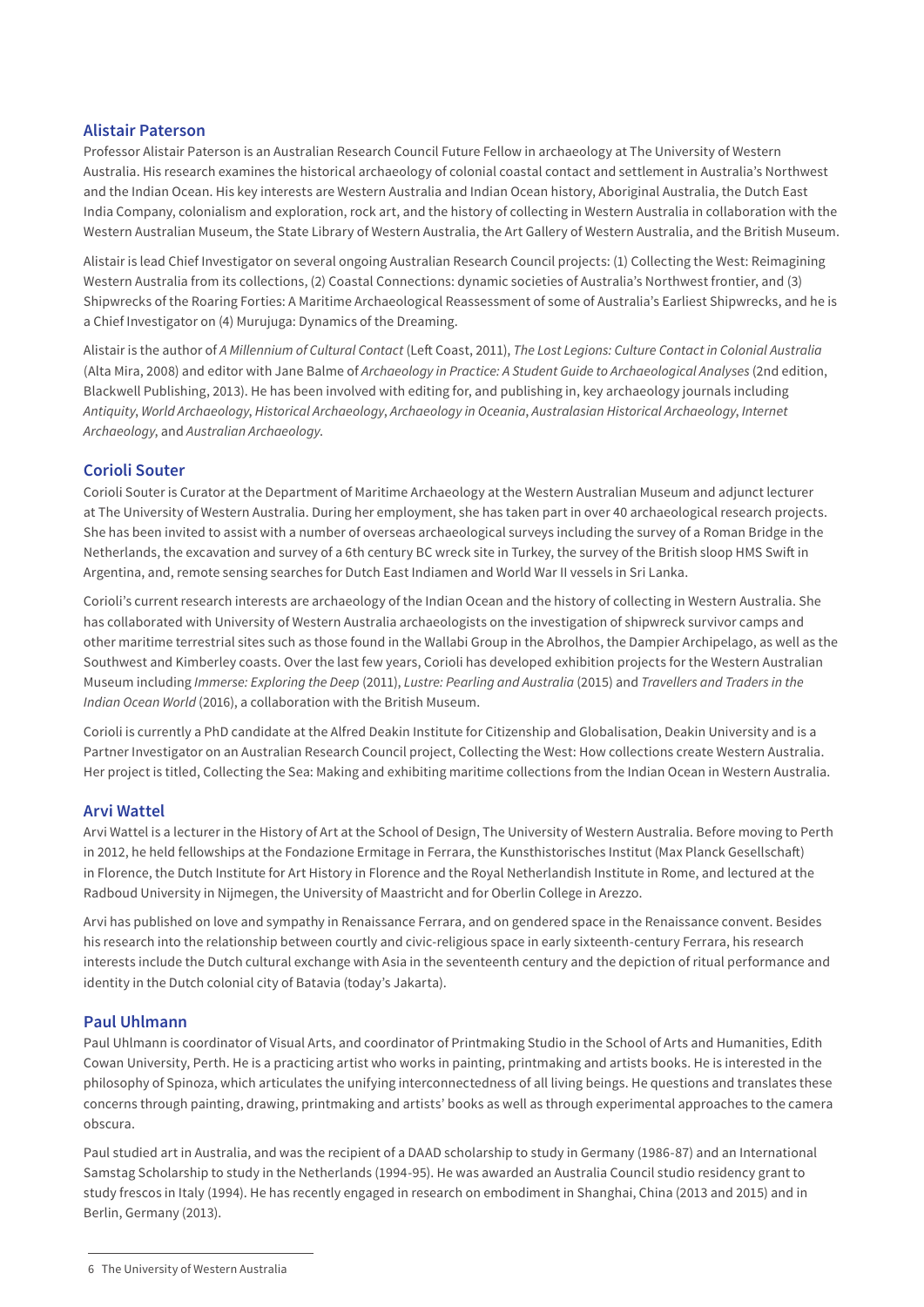He has exhibited nationally and internationally since 1983 and his work is held in many collections including; National Gallery of Australia; Art Gallery of New South Wales and National Gallery of Victoria.

He has been an artist and an educator for over 30 years and has taught at the Australian National University, Monash University and Edith Cowan University.

#### **Ted Snell (MC)**

Professor Ted Snell, AM CitWA, is Chief Cultural Officer at The University of Western Australia. Over the past two decades he has contributed to the national arts agenda through his role as Chair of the Visual Arts Board of the Australia Council, Chair of Artbank, Chair of the Asialink Visual Arts Advisory Committee, Board member of the National Association for the Visual Arts, Chair of the Australian Experimental Art Foundation and Chair of University Art Museums Australia. He is currently on the board of the University of Queensland's Art Museum and the Australian Research Council Advisory Council. He has published several books and has curated numerous exhibitions, many of which document the visual culture of Western Australia. Ted Snell is a regular commentator on the Arts for ABC radio and television and is currently Perth art reviewer for *The Australian* and writes regularly for *The Conversation*.

#### **Suggested Reading**

- **•** Dash, M. *Batavia's Graveyard: The True Story of the Mad Heretic Who Led History's Bloodiest Mutiny*, London: Phoenix, 2003. AVAILABLE AT LWAG
- **•** Drake-Brockman, H. *Voyage to Disaster: The Life of Francisco Pelsaert*, (trans. E. D. Drok,) Nedlands: University of Western Australia Press, 1995. AVAILABLE AT LWAG
- **•** van Duivenvoorde, W. *Dutch East India Company Shipbuilding: The Archaeological Study of Batavia and other Seventeenth Century VOC Ships*, College Station: Texas A&M University Press, 2015. AVAILABLE AT LWAG
- **•** Edwards, H. *Islands of Angry Ghosts*, North Ryde: Angus and Robertson, 1989.
- **•** Fitzsimmons, P. *Batavia*, Random House Australia, 2011.
- **•** Leys, S. *The Wreck of the Batavia: A True Story*, Basic Books, 2005.

#### **Film Night: Maarten de Kroon,** *Mysterious Masterpiece*

Join us for a special one-night-only screening of *MYSTERIOUS MASTERPIECE: Cold Case Torrentius*, a documentary film by Maarten de Kroon in cooperation with Jeanne van der Horst. The film investigates the incredible case of the 17th century Dutch painter Johannes Torrentius and presents the hallucinatory story of a libertine and painter of genius whose one remaining painting is now part of the collection of the Rijksmuseum. The painting, a wooden circular panel, was used for a long time as the lid on a raisin barrel in a grocery shop in Enschede, a town in Holland. Even after extensive research his Emblematic still life with flagon, glass, jug and bridle (1614) remains a mystery. *Mysterious Masterpiece* re-opens the case to examine what is known of the painting and what extensive research done by the Rijksmuseum shows. What medium did Torrentius use? Did he use a camera obscura, and if so: how did he work with it? What about his ties with the Rosicrucians? An international team of witness specialists are consulted to get closer to Torrentius' mysteries.

Join us for a drink after the film.

Running time: 67 minutes | Campus Partner: Discipline of Archaeology

**When:** 19 October 2017, 6-7:30pm | Venue: Lawrence Wilson Art Gallery **Register:** FREE | Register online via **www.lwgallery.uwa.edu.au/events Enquiries:** (08) 6488 3707 or lwag@uwa.edu.au